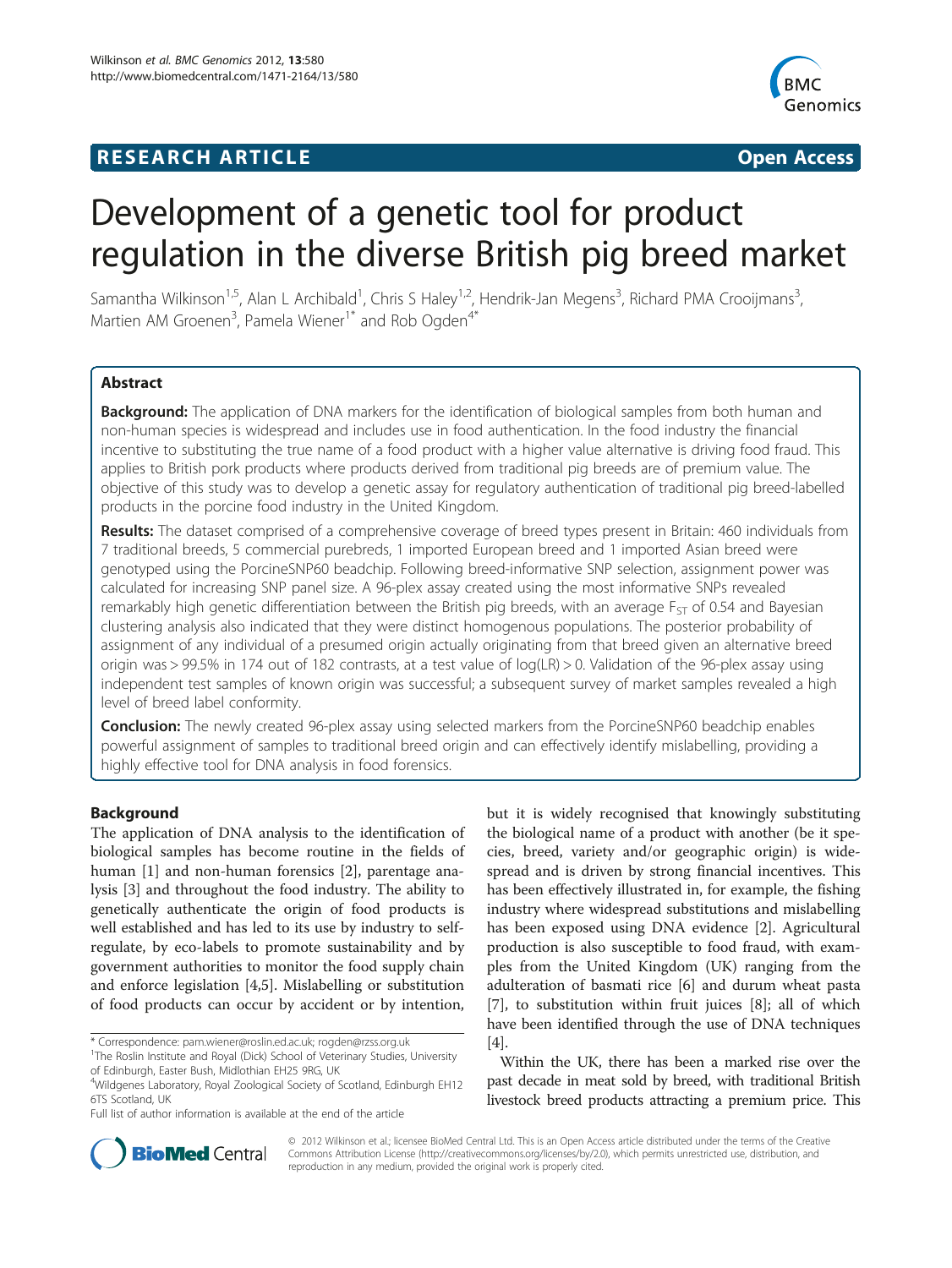<span id="page-1-0"></span>trend is exemplified by British pork products and there are several contributing factors to explain this consumer trend and the premium value of the product. Traditional pig breeds are slow growing, increasing production costs. The traditional breeds are also low in population size and the rarity makes them a more valuable commodity (Table 1). In addition, traditional British pig breeds possess certain meat qualities: high fat concentrations in the muscles and fine muscle grain [\[9](#page-10-0)]. These physiological attributes may contribute to an enhanced eating experience and increased preference for traditional pig breed meat. The enriched quality is not going unnoticed in the food industry; it is becoming common to see pork products labelled with a traditional pig breed names on restaurant menus, in supermarkets and at town farmers markets in Britain. For instance, Middle White pork is now a mainstay on the menus of top restaurants [\[10](#page-10-0)]. The increasing population sizes of the traditional pig breeds bears testimony to their rising popularity [\[11](#page-10-0)]. This trend has led to increased concerns over the authenticity of traditional breed meats, as the consumer is unlikely to be aware when substitution has taken place and fraud may therefore be perceived as a low risk crime. In addition to defrauding the consumer, breed mislabelling threatens the livelihoods of traditional breed farmers by undermining their brand and undercutting their prices through the illegal substitution with mass-produced meat.

There have been a number of genetic studies addressing the potential use of genetic markers for food authentication in livestock breeds through individual assignment analysis [\[12](#page-10-0)-[14](#page-11-0)], which have been important in laying the groundwork for the use of DNA analysis to expose fraudulent food-labelling practices. However, these studies in essence, have been explorative and discursive: illustrating that DNA markers can be applied to food traceability, but without leading to the actual development of specific genetic assays. Whole genome sequencing and the availability of genome-wide Single Nucleotide Polymorphism (SNP) markers now permit the development of transferable and affordable genetic assays for DNA forensic analysis, particularly in non-human species [\[17\]](#page-11-0). The availability of dense genome-wide SNP markers provided in SNP chips for many livestock species offers the potential to develop genetic identification assays designed for regulatory purposes [\[18,19\]](#page-11-0). The PorcineSNP60 beadchip [\[16\]](#page-11-0) can be exploited to authenticate British pig breed-labelled pork products and, in particular, samples allegedly originated from traditional pig breeds, being sold at a premium (Table 1).

With the aim of developing a genetic tool for the verification of meat from British traditional pig breeds for food authentication purposes, the objectives of this study were to: (1) select SNP markers that contain sufficient genetic information to be able to discriminate amongst the pig populations, (2) create a custom-made assay with an appropriate number of informative SNP markers, (3) demonstrate the effectiveness of the assay as a diagnostic tool, and (4) validate the application for product regulation.

#### Results

#### Selection of a breed informative SNP panel

The power of the individual assignment test with cumulatively increasing number of top-ranked informative

|    | <b>Breed</b>              | Sample size | <b>Type</b>           | Status <sup>1</sup> | Sampling <sup>4</sup>                 |
|----|---------------------------|-------------|-----------------------|---------------------|---------------------------------------|
|    | Berkshire                 | 73          | Traditional           | At Risk             | PigBioDiv [15] and USA                |
| 2  | British Saddleback        | 30          | Traditional           | Minority            | PigBioDiv [15]                        |
| 3  | Duroc                     | 31          | Commercial            |                     | 2 European and 2 USA populations [16] |
| 4  | Gloucestershire Old Spots | 24          | Traditional           | Minority            | PigBioDiv [15]                        |
| 5  | Hampshire                 | 30          | Commercial            |                     | PigBioDiv [15]                        |
| 6  | Landrace                  | 30          | Commercial            |                     | 3 European and 2 USA populations [16] |
| 7  | Large Black               | 30          | Traditional           | Vulnerable          | PigBioDiv [15]                        |
| 8  | Large White               | 34          | Commercial            |                     | 3 European and 2 USA populations [16] |
| 9  | Mangalica                 | 26          | European <sup>2</sup> |                     | PigBioDiv [15]                        |
| 10 | Meishan                   | 24          | Asian <sup>3</sup>    |                     | PigBioDiv [15]                        |
| 11 | Middle White              | 30          | Traditional           | Vulnerable          | PigBioDiv [15]                        |
| 12 | Pietrain                  | 21          | Commercial            |                     | 2 European and 1 USA populations [16] |
| 13 | Tamworth                  | 30          | Traditional           | At Risk             | PigBioDiv [15]                        |
| 14 | Welsh                     | 33          | Traditional           | At Risk             | This study                            |
|    |                           | 446         |                       |                     |                                       |

#### Table 1 The British pig breeds

<sup>1</sup> population status quantified by the number of breeding females: Vulnerable = 300; At Risk = 500; Minority = 1000; taken from Rare Breeds Survival Trust [\(http://](http://www.rbst.org.uk/watch-list/pigs) [www.rbst.org.uk/watch-list/pigs](http://www.rbst.org.uk/watch-list/pigs)), <sup>2</sup> first imported to Britain from Hungary in 2006, <sup>3</sup> first imported to Britain from China in 1800s, <sup>4</sup> the sampling protocol is further described in the materials and methods.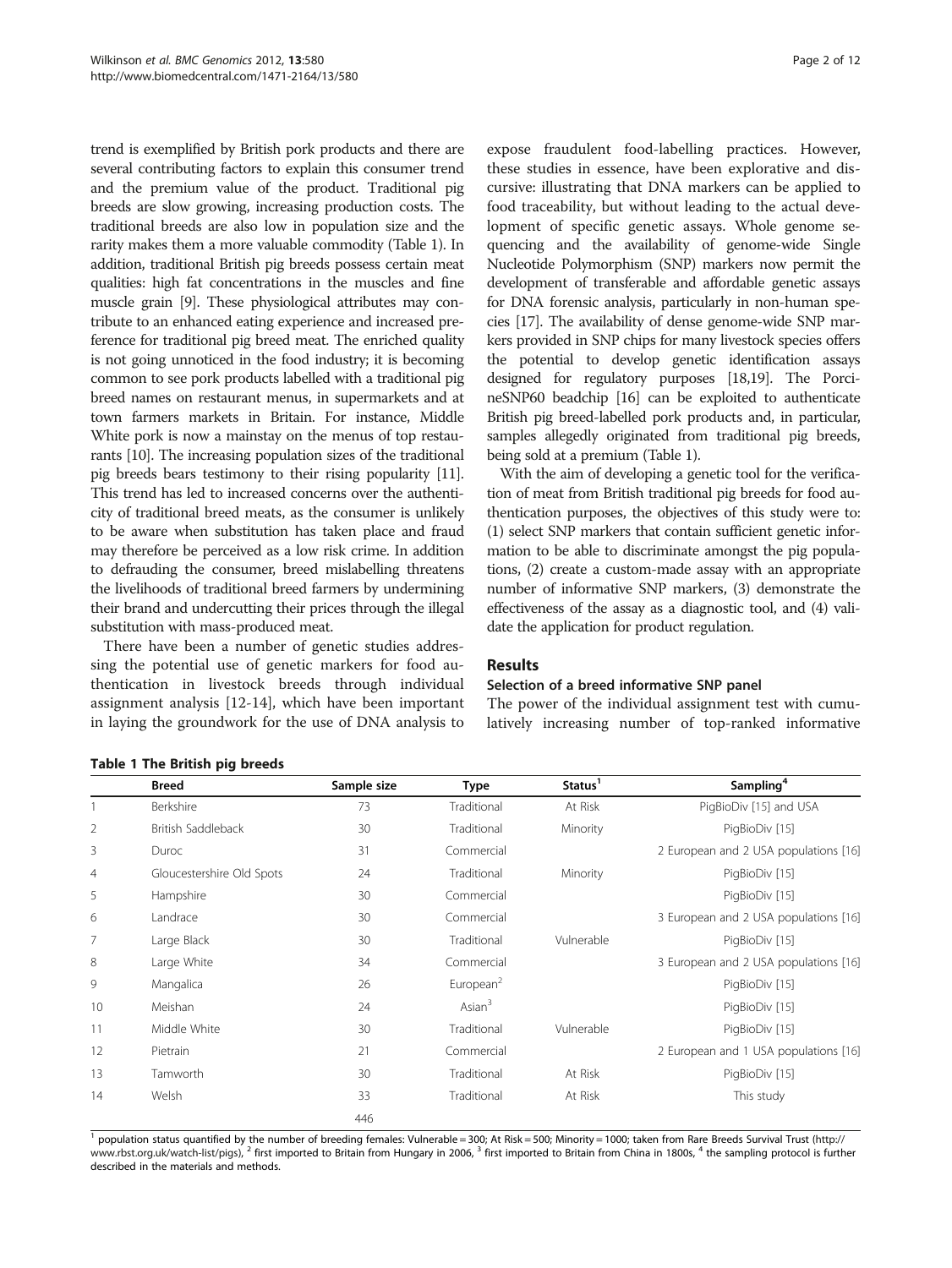<span id="page-2-0"></span>

SNP markers is presented in Figure 1. With the topranked 50 SNP markers 93.7% of the individual genotypes (418) were correctly assigned. A 95% (426) assignment success was attained with 60 SNP markers. For 90 SNP markers the accuracy of individual assignment increased to 98.2% (438). The 8 incorrectly assigned individuals involved the following breed pairs: British Saddleback & Large Black (3), Landrace & Welsh (3), Landrace & Large White (1) and Middle White & Large White (1). For 140 SNPs, 98.9% of the individual genotypes (441) were correctly assigned (Figure 1). The 5 incorrectly assigned individuals involved Landrace & Welsh (4) and Middle White & Large White (1). Given the observed plateau of assignment success beyond 100 SNPs (Figure 1), the top 96 SNP markers were selected to form a marker panel for the subsequent production of a 96-plex genotyping assay. The names of the SNPs on the 96 panel are given, in decreasing order of informativeness, in Additional file [1](#page-10-0): Table S1.

The genomic distribution of the final 96 SNPs is given in Table 2. As can be seen, the SNP markers were found on all chromosomes except for 2, 9, 10 and 18. The number of informative SNP markers selected from chromosomes ranged from 1 on chromosomes 12 and 17 to 25 on chromosome 8, with an average of 4 selected SNP markers per chromosome. The remaining 20 SNP markers have yet to be mapped to the porcine genome. A disproportionately large number of SNPs were located on chromosome 8 (Table 2). Paschou et al. [\[20](#page-11-0)] observed that panels of informative SNPs selected from genome-

| Chromosome     | Occurrences    | Distance (bp) <sup>1</sup>      |
|----------------|----------------|---------------------------------|
| 1              | 9              | 84,849,030 (97,690-221,777,480) |
| $\overline{2}$ | $\mathbf{0}$   | n.a.                            |
| 3              | $\overline{2}$ | 10,181,626                      |
| 4              | $\overline{4}$ | 20,026,279 (215,501-33,004,030) |
| 5              | 5              | 4,864,199 (47,779-12,111,040)   |
| 6              | $\overline{2}$ | 18,925,439                      |
| 7              | 6              | 8,294,008 (142,325-23,742,753)  |
| 8              | 25             | 14,218,857 (18,524-71,017,493)  |
| 9              | $\Omega$       | n.a.                            |
| 10             | $\mathbf{0}$   | n.a.                            |
| 11             | $\overline{4}$ | 15,622,017 (18,731-28,458,841)  |
| 12             | 1              | n.a.                            |
| 13             | $\overline{4}$ | 27,645,655 (39,053-55,278,293)  |
| 14             | 3              | 522,828 (127,875 - 784,243)     |
| 15             | 5              | 32,778,555 (91,640-81,029,219)  |
| 16             | 3              | 654,860 (70,990 - 982,290)      |
| 17             | 1              | n.a.                            |
| 18             | $\mathbf{0}$   | n.a.                            |
| X              | 2              | 5,045,381                       |
| Undetermined   | 20             | n.a.                            |

 $1$ <sup>1</sup> The average distance between pairs of markers is provided with the minimum and maximum distance between pairs of markers in brackets.

wide arrays tend to contain a large number of markers that are in high linkage disequlibrium (LD). This introduces redundant information into a panel because markers in complete LD will contain the same genetic information. The extent of LD between the 25 SNPs mapped to chromosome 8 was explored using Haploview [\[21\]](#page-11-0). Out of 600 marker pairs, 18 pairs exhibited moderate to high levels of LD in one or more pig breeds  $(r^2 > 0.4)$ ; Additional file [1](#page-10-0): Figure S1). The high levels of LD for each of the 18 marker pairs were not present in all 14 pig breeds, indicating that though a given marker pair may contain redundant information for one breed that is not necessarily the case for all breeds.

# Assessment of the 96-SNP panel for genetic breed discrimination

Based on the reference data, the average pairwise breed genetic differentiation ( $F_{ST}$ ) using the 96-SNP panel was 0.54 (Table [3\)](#page-3-0). The genetic differentiation  $(F_{ST})$  between pairs of breeds ranged from 0.10 (Landrace vs Welsh) to 0.82 (Hampshire vs Meishan), with average breed  $F_{ST}$ values ranging from 0.39 for British Saddleback to 0.71 for Meishan. Reynolds' pairwise genetic distance ranged from 0.34 between British Landrace and Welsh to 0.91 between Hampshire and Meishan. Average pairwise genetic distance across all breeds ranged from 0.63 for British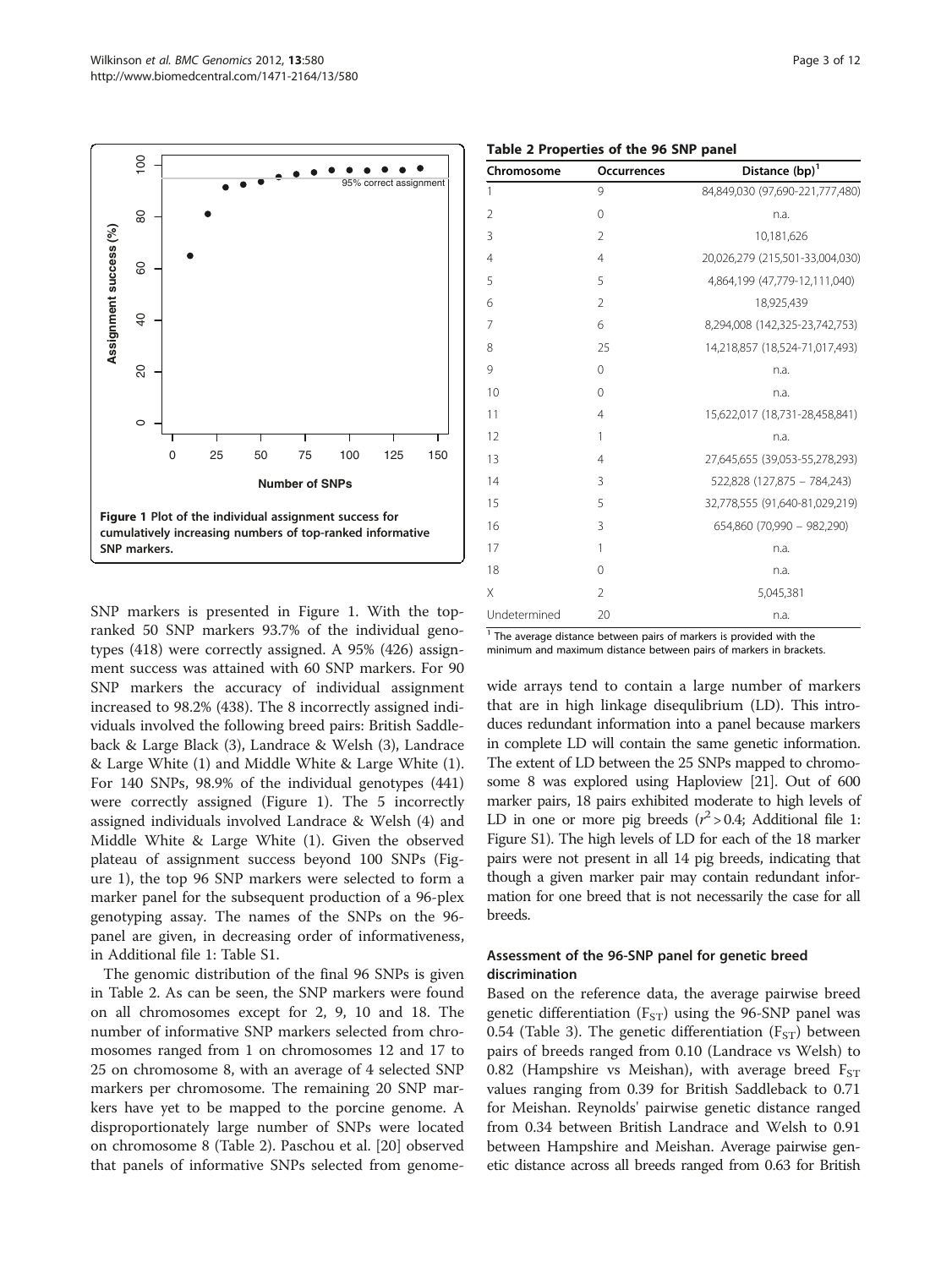|                | <b>Breed</b>              | BK   | <b>BS</b> | DU   | <b>GLS</b> | HA   | LR.  | LB.  | LW   | <b>MA</b> | ΜS   | <b>MW</b> | PI   | TA   | W | $F_{ST}$   |
|----------------|---------------------------|------|-----------|------|------------|------|------|------|------|-----------|------|-----------|------|------|---|------------|
|                | Berkshire                 |      |           |      |            |      |      |      |      |           |      |           |      |      |   | 0.51(0.10) |
| $\overline{2}$ | British Saddleback        | 0.29 |           |      |            |      |      |      |      |           |      |           |      |      |   | 0.39(0.08) |
| 3              | Duroc                     | 0.42 | 0.36      |      |            |      |      |      |      |           |      |           |      |      |   | 0.53(0.08) |
| 4              | Gloucestershire Old Spots | 0.47 | 0.43      | 0.56 |            |      |      |      |      |           |      |           |      |      |   | 0.62(0.12) |
| 5              | Hampshire                 | 0.51 | 0.45      | 0.60 | 0.75       |      |      |      |      |           |      |           |      |      |   | 0.64(0.10) |
| 6              | Landrace                  | 0.52 | 0.32      | 0.44 | 0.64       | 0.63 |      |      |      |           |      |           |      |      |   | 0.45(0.19) |
| $\overline{7}$ | Large Black               | 0.39 | 0.23      | 0.50 | 0.43       | 0.56 | 0.53 |      |      |           |      |           |      |      |   | 0.50(0.11) |
| 8              | Large White               | 0.56 | 0.35      | 0.50 | 0.67       | 0.60 | 0.19 | 0.55 |      |           |      |           |      |      |   | 0.46(0.18) |
| 9              | Mangalica                 | 0.51 | 0.40      | 0.57 | 0.68       | 0.63 | 0.53 | 0.52 | 0.50 |           |      |           |      |      |   | 0.58(0.10) |
| 10             | Meishan                   | 0.65 | 0.55      | 0.69 | 0.71       | 0.82 | 0.71 | 0.57 | 0.71 | 0.78      |      |           |      |      |   | 0.71(0.08) |
| 11             | Middle White              | 0.64 | 0.45      | 0.60 | 0.75       | 0.69 | 0.36 | 0.61 | 0.22 | 0.63      | 0.78 |           |      |      |   | 0.56(0.16) |
| 12             | Pietrain                  | 0.63 | 0.46      | 0.59 | 0.77       | 0.71 | 0.30 | 0.64 | 0.33 | 0.63      | 0.81 | 0.47      |      |      |   | 0.57(0.18) |
| 13             | Tamworth                  | 0.45 | 0.43      | 0.53 | 0.61       | 0.66 | 0.62 | 0.45 | 0.64 | 0.64      | 0.75 | 0.70      | 0.74 |      |   | 0.61(0.11) |
| 14             | Welsh                     | 0.55 | 0.37      | 0.48 | 0.67       | 0.65 | 0.10 | 0.57 | 0.23 | 0.56      | 0.73 | 0.43      | 0.33 | 0.65 |   | 0.49(0.19) |

<span id="page-3-0"></span>Table 3 Population genetic differentiation among 14 pig breeds using 96 SNP markers

The lower diagonal contains the pairwise genetic differentiation between breeds estimated using Weir & Cockerham's  $F_{ST}$  [[22\]](#page-11-0). The column on the far-right of the table presents the average breed  $F_{ST}$  and the standard deviation.

Saddleback to 0.85 for Meishan. The phylogenetic reconstruction of breed relationships is shown in Figure 2 (bootstrap support > 50% indicated). There was high support for a clade of white-skinned breeds (Landrace, Large White, Middle White, Pietrain and Welsh) with additional support for some branching within the clade. For the remaining breeds, there was overall low bootstrap support for the depicted genetic relationships (Figure 2).

The results of the BAPS analysis are presented in Figure [3](#page-4-0). Given that there are 14 pig breeds sampled in this study, if

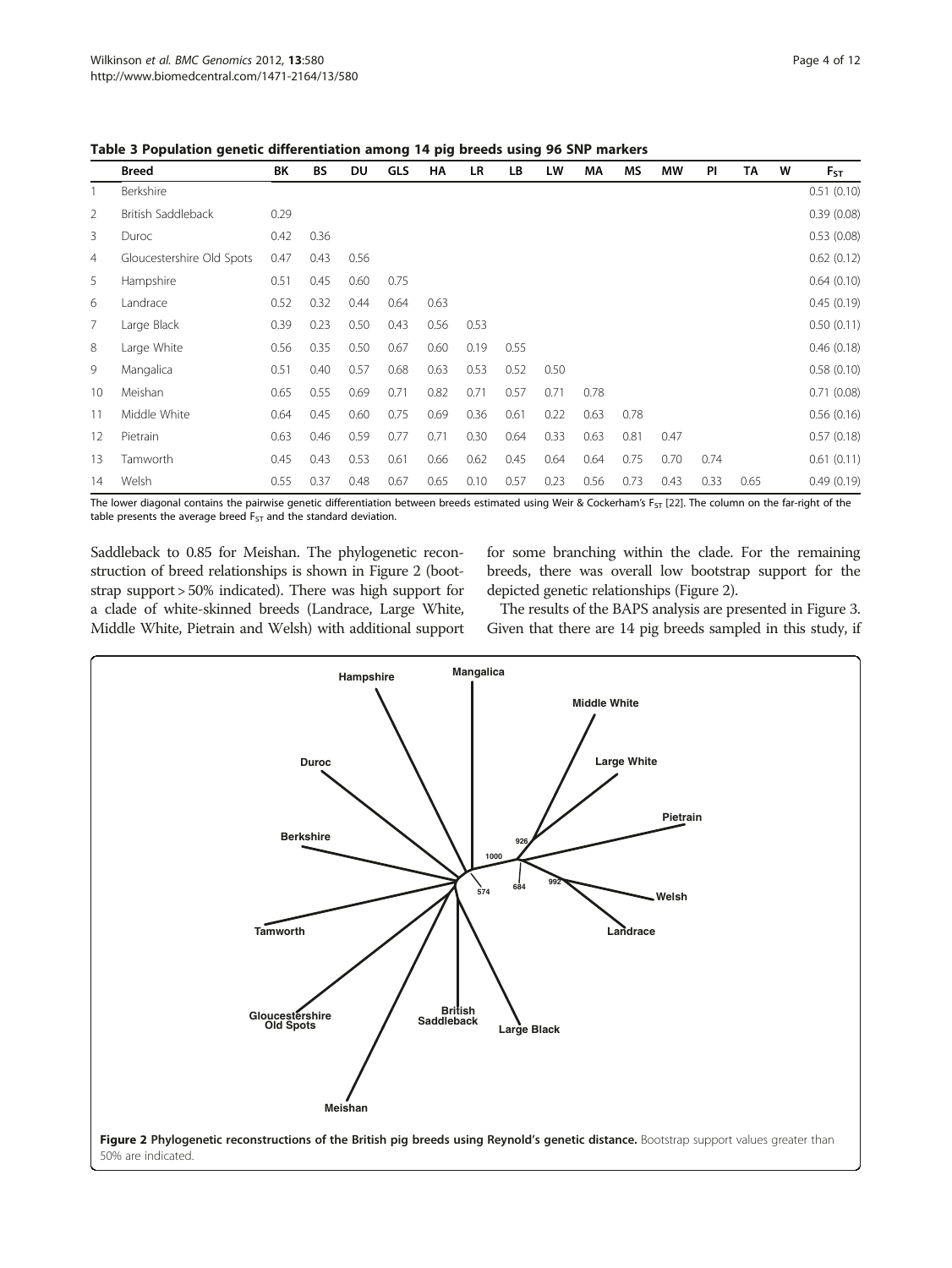<span id="page-4-0"></span>

 $K = 14$ . The histogram demonstrates the proportion of each individual's genome that originated from each of populations. Each individual is represented by a horizontal line corresponding to its membership coefficient (q).

all breeds were genetically distinct entities each pig breed would form an independent homogenous cluster for  $K = 14$ . However, at  $K = 14$  the individuals of the Landrace and Welsh breeds clustered together, whilst the British Saddleback was split into two clusters. The other pig breeds were essentially distinct homogenous populations, with minimal evidence of genetic admixture (Figure 3). Large White and Middle White clustered together until  $K = 14$ , at which point they split to form separate clusters. The genetic subdivision in the British Saddleback breed was observed from  $K = 9$ . This breed substructure was also observed using microsatellite markers and was found to be associated with herds  $[23]$  $[23]$  $[23]$ . At K = 15, the Landrace and Welsh breeds still clustered together whilst Berkshire individuals split over two groups (mirroring the sampling of two geographic

origins: USA and UK). Landrace and Welsh split at  $K = 16$ to form two distinct clusters. A plot of the posterior likelihood against K values produced an asymptotic curve with a plateau that started at  $K = 15$  and extended to  $K = 20$  (at  $K > 16$  the different populations within the commercial breeds split) (Additional file [1:](#page-10-0) Figure S2).

The exclusion-simulation test results are presented in Table [4](#page-5-0). At a critical rejection region ( $\alpha$ ) of 0.001, 99.1% (442) individual genotypes could not be excluded from their reference population of origin. Those individuals excluded from their presumed origin (one each from Hampshire, Landrace, Large White and Pietrain breeds) were also excluded from all other reference populations.

# Expected power of the 96-SNP assay for pairwise breed discrimination

The posterior probability that any individual with a log likelihood ratio greater than a given threshold originated from the claimed breed origin rather than another specified breed, was calculated for all breed pairs at two thresholds  $(log(LR) > 0$  and  $log(LR) > 2$ ). At the test value of  $log(LR) > 0$  the posterior probability of correct assignment was > 99.5% in 174 of the 182 and > 99.9% in 172 out of the 182 contrasts (Table [5\)](#page-5-0). A posterior probability of correct assignment of below 99.5% of individuals to claimed breed was only observed in 4 breeds: Landrace, Large Black, Large White and Welsh. The remaining 10 breeds had a high level of assignment evident when contrasted against the other 13 breeds (Berkshire, British Saddleback, Duroc, Gloucestershire Old Spots, Hampshire, Mangalica, Meishan, Middle White, Pietrain and Tamworth). Three contrasts had a posterior probability of correct assignment below 99.0% at the test value of log (LR) > 0: Large White against Landrace (0.97), Landrace against Welsh (0.97) and Welsh against Landrace (0.91) (Table [5](#page-5-0)). At the test value of  $log(LR) > 2$  the posterior probability of correct assignment was > 99.5% and > 99.9% in 175 of the 182 contrasts and 173 out of the 182 contrasts, respectively (Additional file [1:](#page-10-0) Table S2). There were 2 contrasts with a posterior probability of < 99.0% at test value of log(LR) > 2: Large White against Landrace (0.98) and Welsh against Landrace (0.95) (Additional file [1](#page-10-0): Table S2). The lowest posterior probability of correct assignment at both log test values was the Welsh against Landrace contrast (Table [5](#page-5-0), Additional file [1](#page-10-0): Table S2).

# Validation of the 96-plex assay using independent samples Control DNA

The 96-plex Illumina Veracode™ assay allowed the unambiguous genotyping of 90 polymorphic SNP markers at each of the 70 test samples analysed; two SNPs failed to amplify and another four were monomorphic. In the double cross-validation analysis, 96% of the test samples were assigned to breed origin (Table [6](#page-6-0)). Only two breeds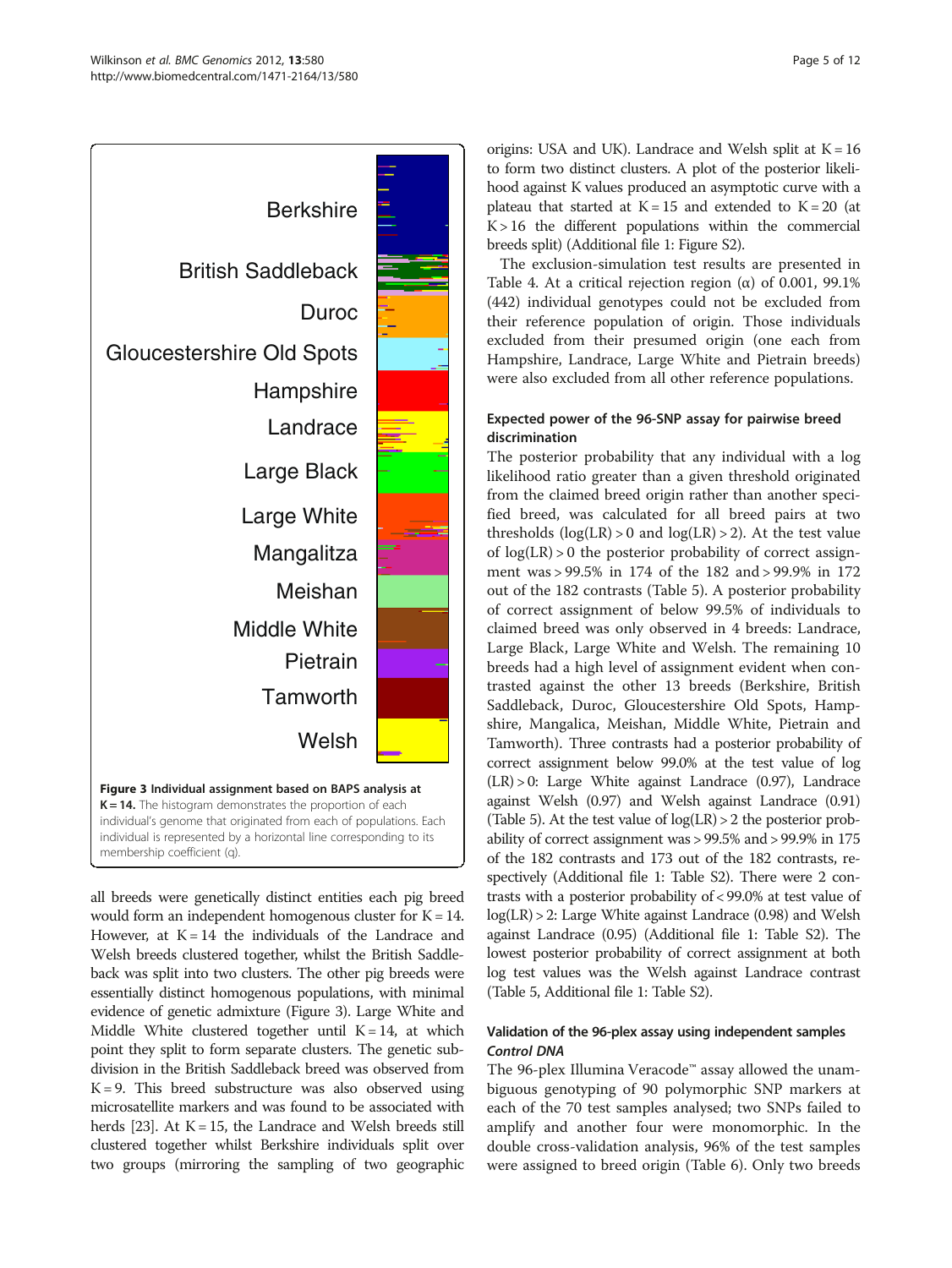<span id="page-5-0"></span>Table 4 Exclusion-simulation analysis of reference populations

|    | <b>Breed</b>                 | Number of samples excluded from breed<br>origin |
|----|------------------------------|-------------------------------------------------|
| 1  | Berkshire                    | 0/73                                            |
| 2  | British Saddleback           | 0/30                                            |
| 3  | Duroc                        | 0/31                                            |
| 4  | Gloucestershire Old<br>Spots | 0/24                                            |
| 5  | Hampshire                    | 1/30                                            |
| 6  | Landrace                     | 1/30                                            |
| 7  | Large Black                  | 0/30                                            |
| 8  | Large White                  | 1/34                                            |
| 9  | Mangalica                    | 0/26                                            |
| 10 | Meishan                      | 0/24                                            |
| 11 | Middle White                 | 0/30                                            |
| 12 | Pietrain                     | 1/21                                            |
| 13 | Tamworth                     | 0/30                                            |
| 14 | Welsh                        | 0/33                                            |

did not attain 100% assignment success, Landrace (2) and Middle White (1), for which test samples were assigned to Welsh and Large White, respectively. Identical assignment results were obtained for all control samples in the two laboratories.

#### Processed/treated meat samples

Serial dilution of positive controls from 50 ng/μl down to 10 ng/μl showed that the performance of the assay was largely unaffected until the template DNA concentration reached 10 ng/μl, at which point genotyping rate and

assignment accuracy fell off (data not shown). At 20 ng/μl there was no apparent loss of performance; to be conservative, the minimum DNA template concentration for this assay was set at 30 ng/μl. The performance of the assay following various cooking treatments (fried, baked, boiled, grilled, baked in sauce) showed correct assignment of all samples to their five breeds of origin, although the genotyping success rate (SNPs per sample) fell to a minimum of 88% (Table [6](#page-6-0)).

# Market samples sold by named breed

Out of 40 market samples, the individual assignment analysis resulted in 2 samples not assigned to claimed breed origin but assigned to another breed, indicating possibly mislabelled meat (1 claimed Gloucestershire Old Spot and 1 claimed Hampshire sample; Table [6\)](#page-6-0). While all 8 Hampshire samples were excluded from Hampshire reference population, 7 of the 8 samples were not assigned to any other breed. The assay failed to work on a number of sausage products, which was likely due to an insufficient yield of porcine DNA.

# **Discussion**

# Development of the 96-plex assay

The objective of this study was to develop a custommade diagnostic genetic tool for the authentication of products originating from traditional British pig breeds and future regulation in the British porcine food industry. The availability of robust genotyping systems, where users can design their own multiplex assays using existing genetic markers, conveniently allows the achievement of this goal. In this study the GoldenGate Veracode™ system was used to develop the assay and certain pre-defined

| Table 5 The posterior probability that any individual with log(LR) > 0 originates from the claimed breed |  |  |  |  |  |
|----------------------------------------------------------------------------------------------------------|--|--|--|--|--|
|                                                                                                          |  |  |  |  |  |

|                          | <b>Contrasted breed</b>  |                          |                   |                |  |           |          |          |                |           |           |          |           |          |
|--------------------------|--------------------------|--------------------------|-------------------|----------------|--|-----------|----------|----------|----------------|-----------|-----------|----------|-----------|----------|
| <b>Claimed breed</b>     | BK                       | <b>BS</b>                | DU                | GLOS HA        |  | <b>LR</b> | LB       | LW       | MΑ             | <b>MS</b> | <b>MW</b> | PI       | <b>TA</b> | W        |
| Berkshire                | $\overline{\phantom{a}}$ | 0.999946                 |                   |                |  |           |          |          |                |           |           |          |           |          |
| British Saddleback       |                          | $\overline{\phantom{a}}$ |                   |                |  | 0.999997  | 0.999695 | 0.999612 | 0.999927       |           |           |          |           |          |
| Duroc                    |                          | 0.999998                 |                   |                |  |           |          |          |                |           |           |          |           |          |
| Gloucestershire Old Spot |                          |                          | 0.999998          | $\overline{a}$ |  |           |          |          |                |           |           |          |           |          |
| Hampshire                |                          |                          |                   |                |  |           |          |          |                |           |           |          |           |          |
| Landrace                 |                          |                          | 0.991010 0.999570 |                |  |           |          | 0.998634 |                |           | 0.999989  | 0.999992 |           | 0.971693 |
| Large Black              | 0.999968                 |                          | 0.990014 0.999968 |                |  |           |          |          | 0.999889       |           |           |          |           | 1        |
| Large White              |                          |                          | 0.992750 0.999633 |                |  | 0.972057  |          |          |                |           | 0.994449  |          |           | 0.999673 |
| Mangalica                |                          | 0.999991                 |                   |                |  |           |          |          | $\overline{a}$ |           |           |          |           |          |
| Meishan                  |                          |                          |                   |                |  |           |          |          |                |           |           |          |           |          |
| Middle White             |                          | 0.999747                 |                   |                |  | 0.999819  |          | 0.999401 |                |           |           |          |           |          |
| Pietrain                 |                          | 0.999739                 | 0.999967          |                |  | 0.999107  |          | 0.999805 |                |           |           |          |           | 0.999817 |
| Tamworth                 | 0.999996                 |                          | 0.999978          |                |  |           |          |          |                |           |           |          |           |          |
| Welsh                    | 0.999997                 | 0.993296                 | 0.998325          |                |  | 0.907609  |          | 0.999993 |                |           |           |          |           |          |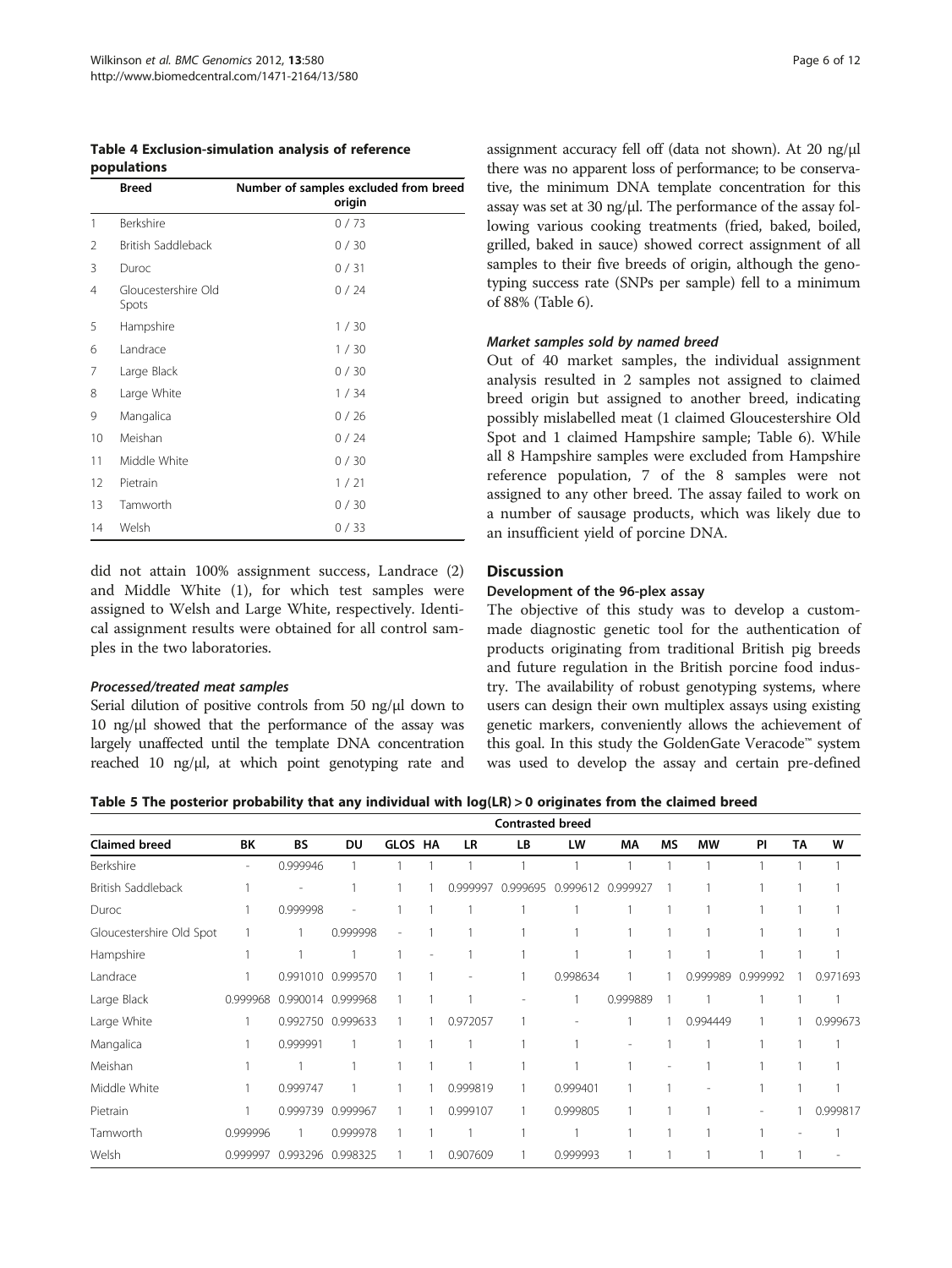|                |                          | Number of samples excluded from claimed breed origin |                          |                                                   |  |  |  |  |  |  |  |
|----------------|--------------------------|------------------------------------------------------|--------------------------|---------------------------------------------------|--|--|--|--|--|--|--|
|                | <b>Breed</b>             | Test                                                 | Cooked                   | Market                                            |  |  |  |  |  |  |  |
|                | Berkshire                | 0/5                                                  |                          | 1/6                                               |  |  |  |  |  |  |  |
| $\overline{2}$ | British Saddleback       | 0/5                                                  |                          | 0/3                                               |  |  |  |  |  |  |  |
| 3              | Duroc                    | 0/5                                                  |                          |                                                   |  |  |  |  |  |  |  |
| 4              | Gloucestershire Old Spot | 0/5                                                  | 0/6                      | 2 / 10 (1 of which was assigned to another breed) |  |  |  |  |  |  |  |
| 5              | Hampshire                | 0/5                                                  |                          | 8 / 8 (1 of which was assigned to another breed)  |  |  |  |  |  |  |  |
| 6              | Landrace                 | $2/5$ (to Welsh)                                     |                          |                                                   |  |  |  |  |  |  |  |
| 7              | Large Black              | 0/5                                                  |                          | 0/1                                               |  |  |  |  |  |  |  |
| 8              | Large White              | 1 / 5 (to Middle White)                              |                          |                                                   |  |  |  |  |  |  |  |
| 9              | Mangalica                | 0/5                                                  |                          |                                                   |  |  |  |  |  |  |  |
| 10             | Meishan                  | 0/5                                                  |                          |                                                   |  |  |  |  |  |  |  |
| 11             | Middle White             | 0/5                                                  | 0/6                      | 0/3                                               |  |  |  |  |  |  |  |
| 12             | Pietrain                 | 0/5                                                  | $\overline{\phantom{a}}$ | $\overline{\phantom{m}}$                          |  |  |  |  |  |  |  |
| 13             | Tamworth                 | 0/5                                                  | 0/6                      | 0/4                                               |  |  |  |  |  |  |  |
| 14             | Welsh                    | 0/5                                                  | 0/6                      | 0/5                                               |  |  |  |  |  |  |  |

<span id="page-6-0"></span>Table 6 Exclusion-simulation analysis of independent test samples

multiplex sizes were available: 48-, 96-, 144-, 192- and 384-plex. Careful analysis of the large number of markers available from the PorcineSNP60 beadchip indicated that the 96-marker assay would be sufficient to achieve a high level of assignment power. It was our assessment that more than 96 SNP markers did not sufficiently enhance the power of individual assignment analysis to warrant the development of a 144-plex assay for pork product authentication (Figure [1\)](#page-2-0).

#### The genetic power and utility of the 96-plex assay

It is important to establish whether the sampling of both genetic markers for the 96-plex assay and individuals for the British pig breeds were adequate, such that the developed assay and set of reference populations can be repeatedly used for future porcine food authentication. An earlier study using a panel of 50 microsatellites showed that European pig breeds are generally highly distinct populations [[15](#page-11-0)]. One biological factor that could influence the levels of genetic differentiation amongst populations is hybridisation (cross-breeding). In the British pig breeds, very few individuals showed evidence of shared genetic ancestry, as revealed by Bayesian genotypic clustering analysis (Figure [3](#page-4-0)). The lack of evidence of genetic admixture within most populations and the genetic homogeneity of British pig breeds is consistent with previous work using microsatellite markers [[23\]](#page-11-0). Strict breeding practices in Britain appear to maintain the genetic distinction of the pig breeds. This was further substantiated in this study where population genetic estimates demonstrated that the 96-plex assay was a highly effective selection of markers as it was able to genetically discriminate the British pig breeds. As can be

seen in Figure [2,](#page-3-0) the predominantly long branches of breeds coupled with the high reported  $F_{ST}$  values are indicative of high breed genetic differentiation (Table [3](#page-3-0)). As a result of prior SNP selection, the 96-plex assay captured a large proportion of the genetic variation between the British pig breeds with estimates of  $F_{ST}$  exceeding those previously reported using a standard diversity panel of 50 microsatellite loci [\[15\]](#page-11-0). Although the high  $F_{ST}$  estimates of the SNPs on the 96-plex assay could be due to the process of random genetic drift, locus-specific breed genetic differences could also be a result of past artificial selection. A large proportion of the genetically informative SNPs were found on chromosome 8 (SSC8), which harbours the KIT gene, a locus involved in coat colour variation in domestic pig breeds. High linkage disequilibrium (LD) between some of these markers, especially in the commercial Large White and Pietrain breeds, could be a signature reflecting positive selection. This is in agreement with a recent genome wide study of commercial pig breeds in which low nucleotide diversity was found in regions of SSC8 [\[24\]](#page-11-0). High bootstrap support for the clustering of the white-skinned breeds using phylogenetic reconstruction in the current study was probably due to the selection of informative SNPs that are also associated with the KIT gene. Markers that show high breed differentiation due to positive selection for breed-specific characteristics may also be highly informative for breed assignment analyses.

The power of the individual assignment tests provided an indication that the breadth of actual genetic variation within each of the British pig breeds has also been effectively captured. That is, with sufficient numbers of individuals sampled, the estimated allele frequencies will provide a reasonable estimate of the actual population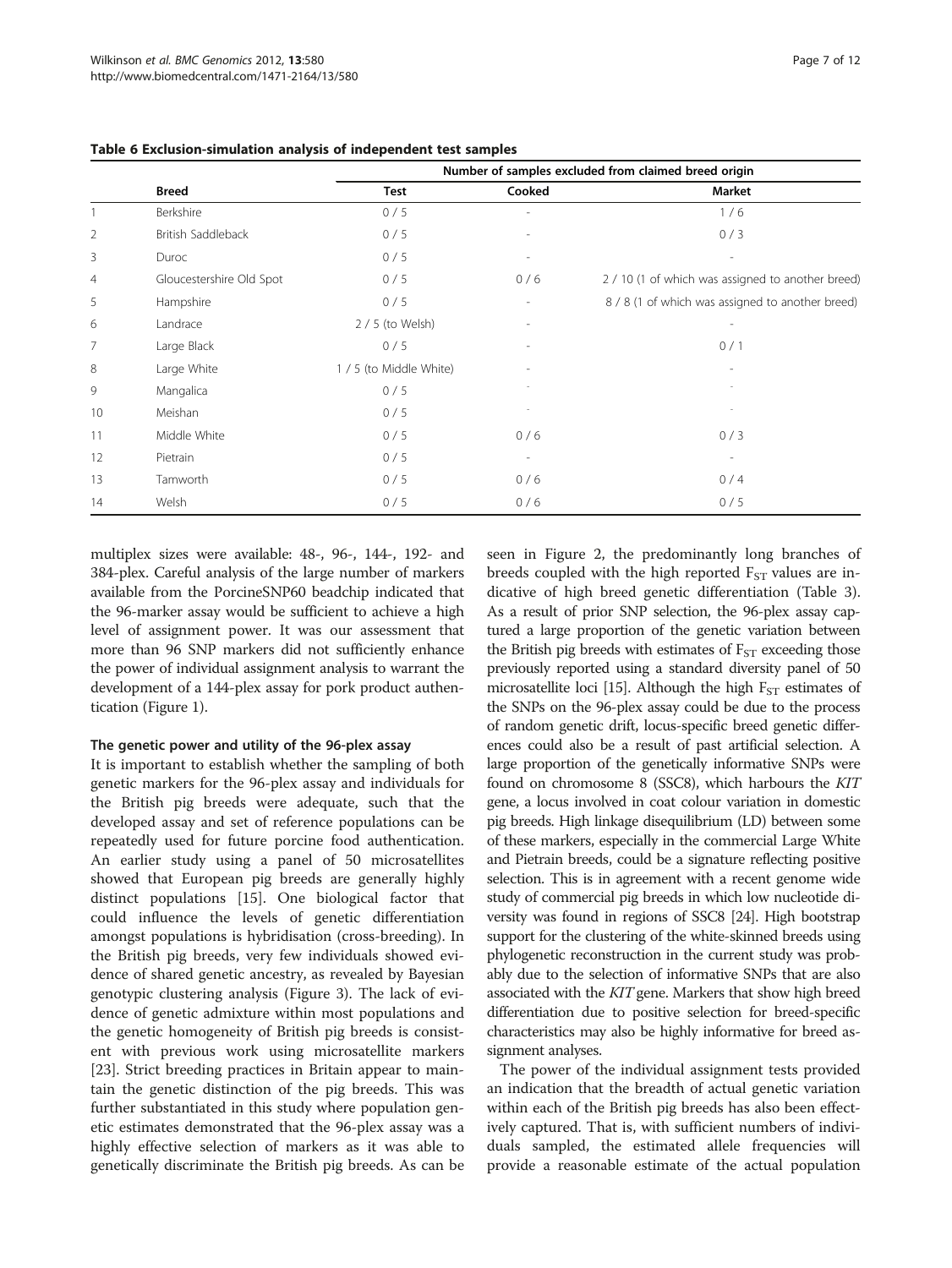allele frequencies and, as a result, the individual assignment tests should perform well. The vast majority of the test samples used to validate the 96-plex assay were unambiguously authenticated, supporting the notion that the sampled breed populations are good representatives of the breeds (Table [6](#page-6-0)). The validation step was a vital exercise, not only to test the effectiveness of the SNP panel and the suitability of the reference population data, but also to demonstrate the application of the assay by a UK public analyst on case-type samples. It supported the accuracy and performance of the previous assignment tests and the overall low error rate indicates that the sampled British pig breed populations are genetically representative of the actual populations. The one possible exception to this was the observed lack of assignment in market samples of Hampshire. While it is not possible to determine if the failure was due to insufficient genetic diversity within the reference population or mislabelled test samples, in many countries the male Hampshire is often used to sire cross-bred pigs [[10](#page-10-0)] and this practice could have altered the genetic composition of the breed to an extent that the reference Hampshire population (sampled in 1999) is not a good representative of the contemporary breed population. To investigate this issue, further reference samples of Hampshire pigs are being obtained for analysis and will subsequently be included in an additional validation study for this breed.

Although the prior selection of genetically informative markers allowed a high rate of correct assignment there were, nonetheless, a few instances of incorrect assignment of individuals. However, this was concentrated to a few breed pairings: the majority of the incorrectly assigned individuals were between the Landrace and Welsh breeds (Table [6](#page-6-0)). Relatively low genetic differentiation was observed between Landrace and Welsh with the 96-plex assay (Table [3](#page-3-0), Figure [2](#page-3-0)). It would not be surprising to the pig breeding community that a close genetic relationship was observed between these two morphologically similar breeds. Dwindling numbers of the Welsh in the mid- $20<sup>th</sup>$  century resulted in the introduction of Landrace blood to boost the breed population size [[25\]](#page-11-0) and today the two breeds look remarkably similar. The results from this study show that the 96-plex assay does not allow differentiation of Welsh and Landrace pigs with sufficient accuracy for authenticity testing. Incorrect assignment also occurred in one case between Large White and Middle White (Table [6](#page-6-0)). Close genetic relationships between breeds need to be carefully considered in product authentication.

# The British pig breed market

The diversity of British pig breeds, expanding consumer preference and disparity in price between pork products create the potential for the substitution of labelled breed names in this food market. The conceivably profitable scenario of labelling a pork product with a traditional breed name when it actually originated from another source can be readily exploited. Therefore, it is in the interests of the food industry and consumer confidence to be able to verify traditional pig breed labelled products.

The 96-plex assay has the ability to authenticate pork products labelled with traditional breed names and thus expose mislabelled products. The levels of individual assignment accuracy were extremely high in the traditional breeds for both the reference populations and the test samples. More importantly, except for the Landrace/ Welsh pairing, very few (commercial breed) individuals were falsely assigned to a traditional breed. Therefore, there is a high likelihood that an individual assignment test would assign a sample that was correctly labelled with a traditional pig breed name to that breed origin. Consequently, there was an extremely high probability of correct assignment for majority of the traditional pig breeds: Berkshire, British Saddleback, Gloucestershire Old Spots, Large Black, Middle White and Tamworth, particularly when contrasted against the other breeds (Table [5\)](#page-5-0). Given the scenario that a food product labelled with one of these traditional pig breed names is in fact derived from another source then the probability of detecting such a swap is high.

Furthermore, the validation step of this study revealed a high level of breed label conformity across a range of samples tested for the traditional British pig breeds. The molecular technology of the 96-plex assay can be confidently applied to not only raw samples, but also meat subjected to various cooking treatments which is particularly relevant to verifying claims made on restaurant menus.

The power of the 96-plex assay as a genetic tool for British pig breed product authentication was only really compromised when confronted with Landrace and Welsh breed pair, as indicated by the notably reduced posterior probability of correct assignment (Table [5](#page-5-0)). A lower posterior probability of assignment of Welsh samples was obtained due to the relatively higher proportion of Landrace individuals falsely assigned to the former breed. These results are in concordance with the double cross-validation analysis in which two out of five Landrace individuals were assigned to the Welsh breed (Table [6](#page-6-0)).

This study illustrates the potential of the 96-plex assay to authenticate the origin of pork products labelled with traditional pig breed names. However, although commercial breed types were included in this study, in general commercially produced meat does not normally originate from purebred animals. Instead, commercial pork products are usually derived from lines that represent a broader cross of multiple from, perhaps including genetic components from traditional breeds. Although the 96-plex assay may be powerful at discriminating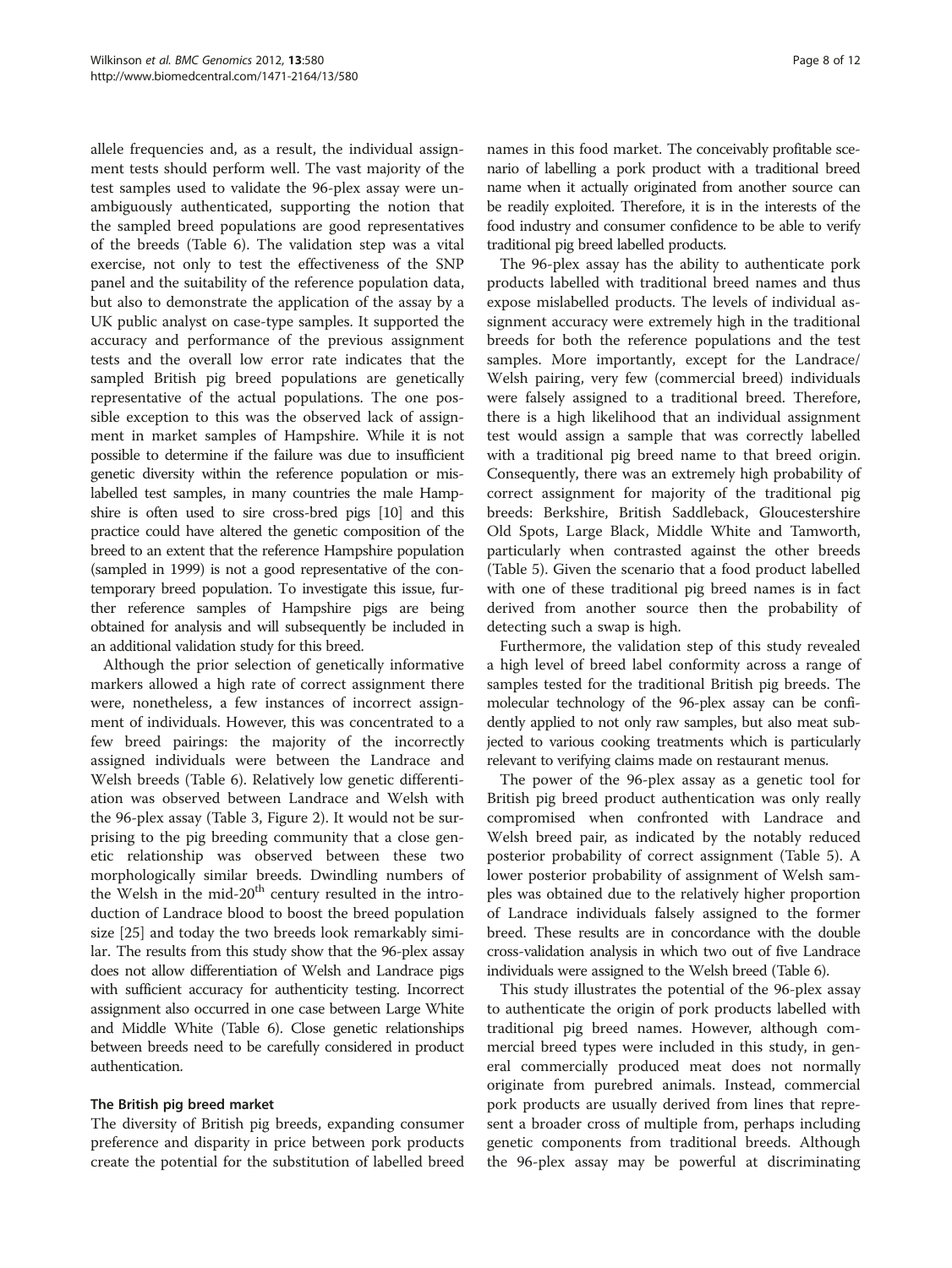traditional pig breed from commercial pork products, actual samples from these crosses from a range of companies would need to be incorporated. This would then conclusively demonstrate that traditional pig breeds products may be discriminated form commercial pork products and validate the applicability of this genetic tool in the pork industry. Further sampling and analysis of commercial products is planned.

Another issue of cross-breeding is that some traditional breed products are sold as mixed ancestry. For instance, sometimes supermarkets explicitly label the breed of origin of the sire of meat, such that the named breed would attract a premium value to the product. In this study the assay was designed to authenticate purebred animals, rather than to identify the genetic makeup of cross-bred animals. While assignment results for falsely-labelled meat products of mixed ancestry and intentionally cross-bred animals may be predicted, in reality the assignment of unknown samples to multiple parental breeds is complex and beyond the scope of this test.

# Conclusion

The false labelling or mis-description of food is considered prevalent in the industry and the need to authenticate product origin is a long-standing challenge. The development of an Illumina Veracode™ 96-plex assay using markers available from the PorcineSNP60 beadchip will contribute to on-going product authentication and future regulation in the British food industry. This genetic tool provides a powerful method for authenticating products claimed to originate from traditional pig breeds.<sup>a</sup>

# Materials and methods

#### Data

A total of 14 British pig breeds were used in this study (Table [1](#page-1-0)). The sample set comprehensively includes the two classification types of pig breeds (traditional and commercial) and majority of breeds of both types present in Britain [\[10](#page-10-0)]. Also included are the Meishan and Mangalica, two breeds of foreign origin that have been imported in high numbers to Britain (Table [1](#page-1-0)). By covering an almost complete spectrum of pig breeds present in Britain these dedicated samples have the potential to be used as custom sets for future food authentication investigations and regulatory purposes in the country's porcine food industry.

A total of 446 individuals were genotyped using the PorcineSNP60 beadchip [[16](#page-11-0)], which features ~60 000 SNPs with an estimated average density of one marker per 40 kb across the pig genome. Breed sample sizes ranged from 24 (in Gloucestershire Old Spots and Pietrain) to 73 (in Berkshire), with an average of 32 individuals genotyped per breed (Table [1\)](#page-1-0). The majority of the breed DNA samples used in this study were previously extracted and genotyped using microsatellite loci as part of the PigBioDiv project, whereby breed sampling constituted a pair of siblings from 25 litters as unrelated as possible [\[15\]](#page-11-0). Additional samples in this study were collected from a separate Berkshire pig population in the U.S.A. and Welsh pigs.

Loci selected for analysis had a call rate of at least 80% across all the British pig breeds and in total 59,436 SNP from the 62,163 loci matched the call rate criterion. The individual multilocus genotypes were then used to identify genetically informative SNP markers and subsequently assess the genetic power of a selected panel of diagnostic markers chosen to create a custom-made genotyping multiplex assay.

### SNP selection and assay development

The genetic informativeness of each SNP from the PorcineSNP60 beadchip was estimated using delta, the allele frequency difference between a pair of populations [[26](#page-11-0)]. The pairwise comparisons for each marker were averaged to obtain an overall estimate of the level of genetic information contained in each marker. It has been demonstrated that this approach can effectively identify markers that display high levels of dispersion in allele frequencies across a dataset when there are more than two populations being considered [\[19](#page-11-0)]. Such markers have relatively high levels of heterozygosity and have been shown to be highly efficient in population genetic assignment studies [[27\]](#page-11-0).

SNPs were subsequently ranked according to their delta value. To determine the numeric range of informative markers that would be appropriate for a custom-made GoldenGate Veracode™ multiplex assay, an individual assignment test was performed using cumulatively increasing numbers of top-ranked markers. A 'self-assignment' test, as described by Piry et al [[28\]](#page-11-0), was performed in GENECLASS2 using a partially Bayesian assignment method [[29\]](#page-11-0). Prior to assignment testing of each individual, the observed allele frequencies of its respective reference population were re-estimated excluding the genotype in question, commonly referred to as the 'leave-one-out' validation method [[30](#page-11-0)]. The likelihood of the multilocus individual genotypes occurring in each population was estimated based on their observed allele frequencies and an individual was assigned to a reference population for which it had the highest likelihood of assignment. If this was the known origin of the individual then the assignment test was deemed successful. This was a preliminary analysis to gauge the approximate number of markers that would be required and, consequently, the self-assignment test was used as it is straightforward to implement.

# Assessment of the assay for breed genetic discrimination

The performance of the selected informative SNP markers as the diagnostic marker panel for a custom-made 96-plex assay was assessed. The extent of population genetic divergence of the reference populations based on this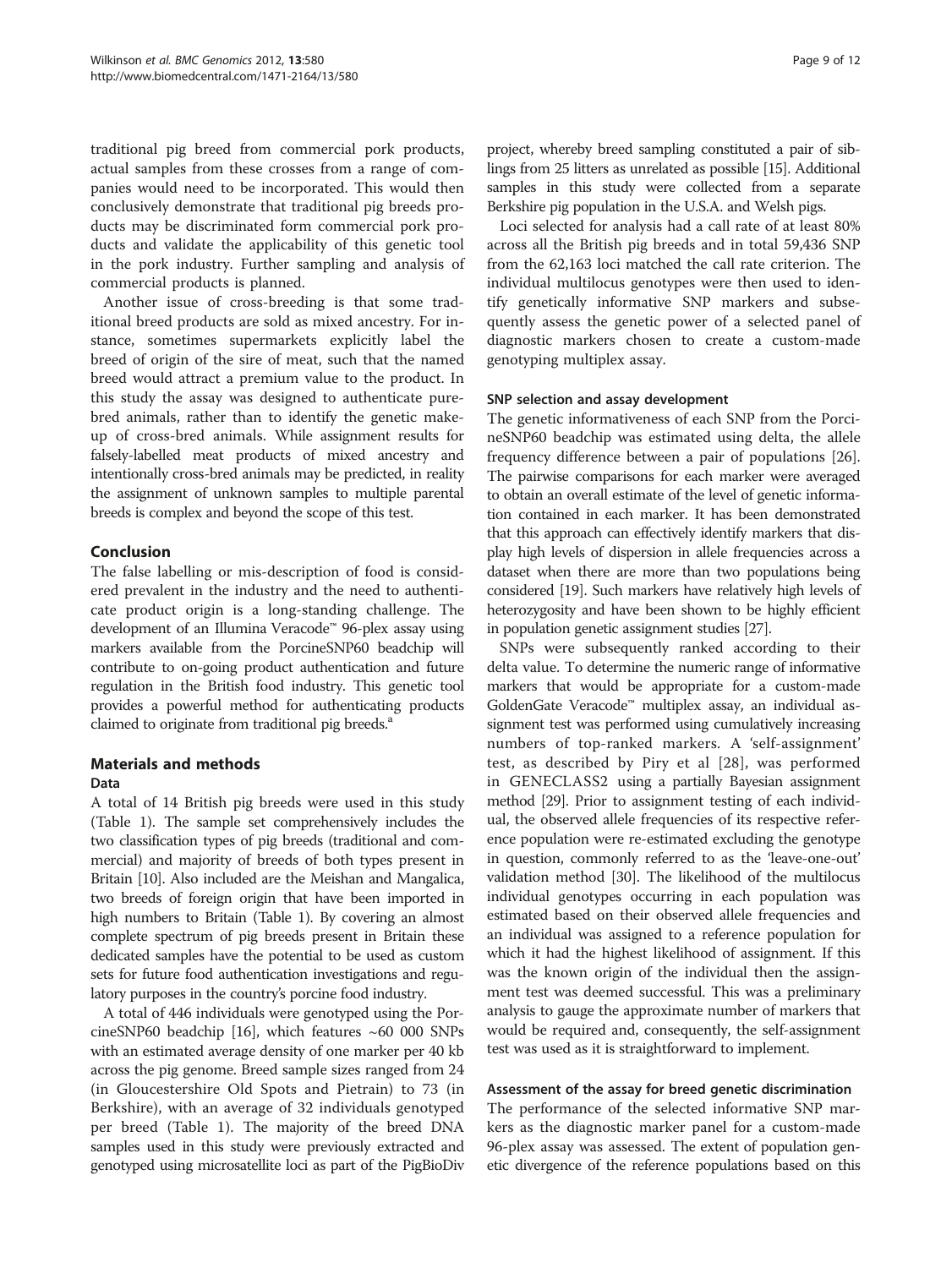assay was evaluated using a combination of traditional population genetic statistics and individual-based methods.

Weir and Cockerham's unbiased estimator of Wright's fixation index  $(F_{ST})$  [\[22](#page-11-0)] was calculated between pairs of breeds in FSTAT 2.9.3 [\[31\]](#page-11-0). Reynold's genetic distance [[32\]](#page-11-0) was calculated between pairs of breeds using allele frequencies and consensus statistical support was calculated from 1000 bootstrap replicates using PHYLIP 3.67 [[33\]](#page-11-0). An unrooted neighbour-joining cladogram was constructed from the genetic distance matrix of values for all pairs of breeds using the R package APE [\[34](#page-11-0)].

Population discrimination, group membership and levels of mixed ancestry in individuals were assessed using the Bayesian genotypic clustering method implemented in BAPS [[35](#page-11-0)]. BAPS 5.2 uses a "greedy stochastic optimization" algorithm to first assign individuals to a population at a given K value and then to estimate the level of admixture in each individual (the membership probabilities for each individual being assigned to one or more clusters, measured by q) [[35](#page-11-0)]. It operates by maximising Hardy-Weinberg Equilibrium and linkage equilibrium in the inferred clusters. Genetic clustering solutions were visualised in the statistical package R [[36](#page-11-0)].

An exclusion-simulation test using a partially Bayesian method [[29\]](#page-11-0) was performed using GENECLASS2 [\[28](#page-11-0)]. For each reference population 10,000 independent individual genotypes were constructed from the observed allele frequencies. The likelihood that each simulated individual genotype was assigned to its respective reference population was calculated and a likelihood distribution for all 10, 000 simulated individuals for each reference population was constructed. The likelihoods of the individual genotypes were then compared to the distribution of likelihoods of simulated genotypes for each reference population. A critical rejection region (α) was implemented on the likelihood distribution such that an individual genotype was excluded from a population if the likelihood fell below the  $\alpha$  \* 10, 000<sup>th</sup> lowest value of the distribution. Unlike the self-assignment test, under the exclusion-simulation method an individual genotype may be excluded from all reference populations; hence, it does not require that the population of origin is sampled.

# Power of the 96-plex assay for pairwise breed discrimination

The power of breed assignment using the 96-plex assay was also assessed by calculating the probability that an animal of an assigned breed was actually from that breed rather than from another breed. This allowed an assessment of probabilities of correct assignment in specific breed comparisons and was undertaken in order to represent a typical investigation in which there are specific claims and counter claims made concerning the breed origin of a pork product. The likely defence hypothesis

that an observed individual genotype belongs to its designated breed origin (breed A) was tested against the likely prosecution hypothesis that an observed individual genotype in actuality belongs to another (breed B). If the defence hypothesis (that the observed individual genotype belongs to the labelled breed A) is rejected when it is in fact true, a Type I error has occurred (correct labelling undetected). If the defence hypothesis (that the observed individual genotype belongs to breed A) is accepted when it is in fact false, a Type II error has occurred (mislabelling undetected). Using these error rates, the posterior probability that a product is actually from breed A (its claimed breed origin) instead of from breed B can be estimated [[13](#page-11-0)]. In brief, the log-likelihood that an individual originated from each breed was estimated in GENECLASS2 [\[28](#page-11-0)] as above and the log-likelihood ratio (log(LR)) of an individual originating from breed A versus breed B was calculated. The means and standard deviations of the observed log(LR) distributions were calculated and the false positives  $(\alpha)$  and true positives  $(1 – β)$  were obtained for test values  $log(LR)$ 0 and  $log(LR) > 2$ . Thus, the  $log(LR)$  of a positive result was estimated as the ratio between the likelihood of having a true positive result against the likelihood of having a false positive result:  $(1 - \beta)/\alpha$ , which gives the odds that the claimed breed origin (breed A) is correct when a test is positive. The posterior probability that an individual actually originated from breed A given the alternative hypothesis that it originated from breed B, assuming equal priors, was calculated as follows:  $(1 - \beta) / \alpha$ ) /  $((1 - \beta) / \alpha) + 1$ ), which represents the proportion of individuals from claimed breed origin (breed A) correctly testing positive.

# Development and validation of the 96-plex assay using independent samples

Following selection of a panel of 96 SNP markers, a custom GoldenGate Veracode™ multiplex assay was designed and tested to assess its performance across a range of samples. Flanking regions from the original porcine SNP60 beadchip (which uses Illumina's Infinium chemistry) were assessed using the Illumina Assay Design Tool for their suitability for conversion onto the Golden Gate chemistry. This assay was then produced and run against a set of control samples. (It should be noted that the original version of this assay suffered from relatively low SNP conversion success onto the Golden Gate format, resulting in an insufficient number of SNPs genotyping correctly and preventing subsequent breed identification. This led to a revised panel of 96 SNPs being selected and tested for breed differentiation in silico, before a second assay was produced for the validation study). In addition to the genotyping assay, a Standard Operating Procedure (SOP) was developed describing the downstream analytical process involved in assigning a sample to its most likely breed of origin.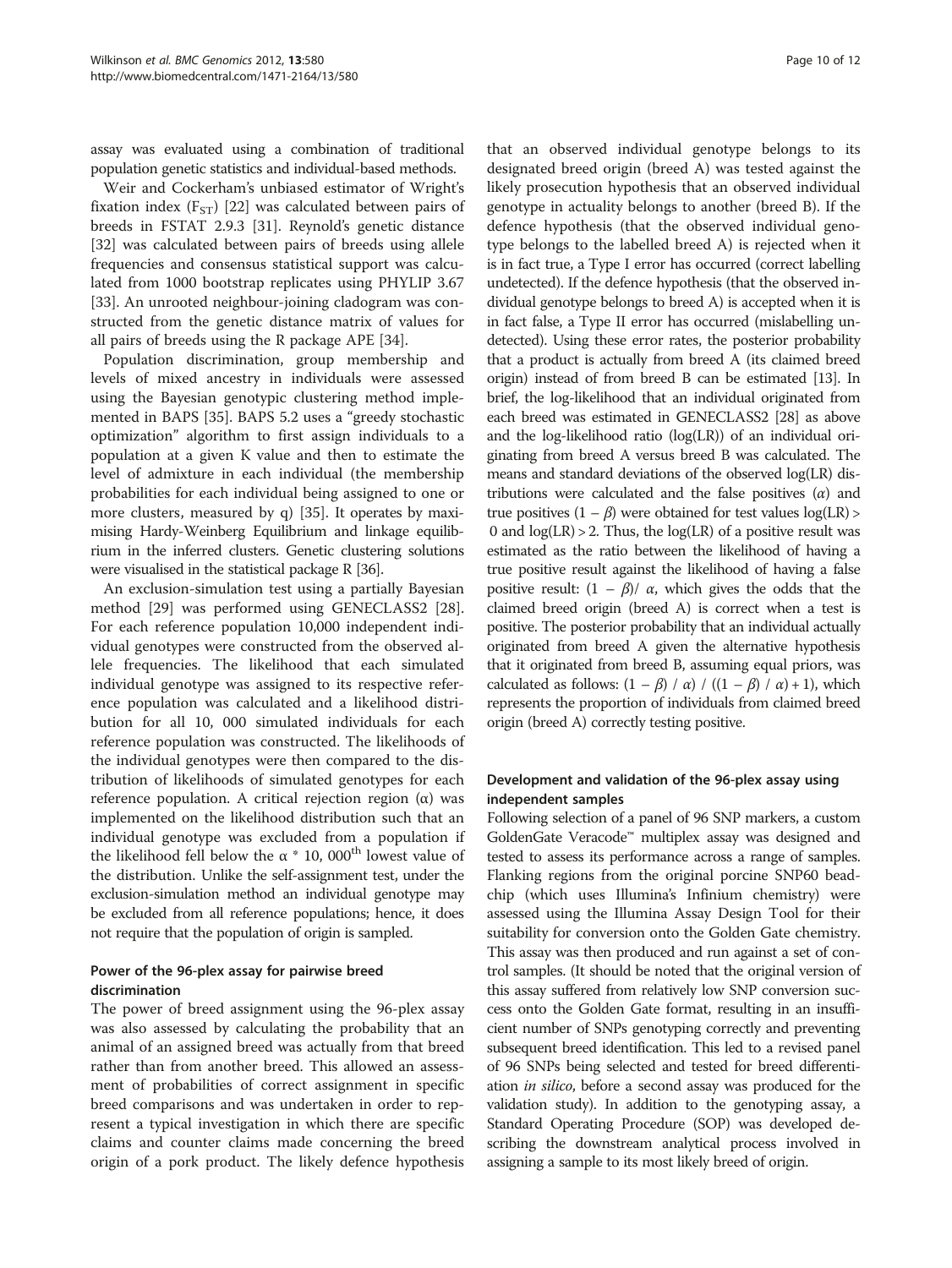<span id="page-10-0"></span>Three sets of samples were used to validate and test the assay:

- i. Control DNA from 70 samples from target breeds and comparative breeds at a concentration of 50 ng/μl (Table [1](#page-1-0)). These were included to demonstrate the ability of the assay to correctly assign samples to their breed origin. The work was replicated across two laboratories to ensure that the assay results and interpretation were reproducible by a second laboratory following the SOP.
- ii. Processed/treated meat samples. These were included to examine the performance of the assay across a range of sample types, including various cooking methods (fried, baked, boiled, grilled, cooked in sauce) and serial DNA dilutions (50, 40, 30, 20, 10 ng/μl). Samples were obtained from the market sources (see above).
- iii. Market/commercial samples sold by named breed. These were included as a final examination of how the assay would perform using market samples and to take an initial look at what breeds could be identified from a small sample of traditional breed products on sale in the UK. Samples of pork meat (pork chops unless otherwise stated) labelled by breed were purchased from 26 specialist suppliers and one supermarket by Minton Treharne & Davies Ltd, a Welsh Public Analyst involved in validating the assay. Names of individual suppliers are subject to confidentiality.

DNA from all samples was extracted using the Qiagen DNEasy Blood and Tissue kit following the manufacturer's instructions and initially normalized to 50 ng/ul as suggested for the GoldenGate Veracode™ assay. DNA was then processed following the Illumina protocol and the data analysed using the proprietary GenomeStudio software. Following data QC, individual genotypes were exported for assignment analysis in GENECLASS2 (selfassignment and exclusion-simulation tests) and pairwise breed discrimination test, as described above.

#### **Endnote**

<sup>a</sup>A Standard Operating Procedure (SOP) detailing the application of this method is available from the UK Department of Environment, Food and Rural Affairs (Foodauthenticity@defra.gsi.gov.uk).

# Additional file

[Additional file 1:](http://www.biomedcentral.com/content/supplementary/1471-2164-13-580-S1.doc) Table S1. The top 96 informative markers present on the 96-plex assay listed in decreasing order of genetic informativeness. **Table S2.** The posterior probability any individual with  $log(LR) > 2$ originates from the claimed breed. Figure S1. Level of linkage disequilibrium (LD), measured using  $r^2$ , between the 25 markers on chromosome 8 for each pig breed.  $r^2$  represents the correlation of allele

frequencies between two loci such that SNPs in complete LD have a value of 1. The darker the colour, the higher the LD with white indicating no LD between a pair of SNPs. Figure S2. Plot of the likelihood output of BAPS with increasing K value.

#### Competing interests

The authors declare no competing interests.

#### Authors' contributions

SW participated in the study design, wrote the computer code, carried out the statistical analysis and drafted the manuscript. ALA was a co-PI involved in project design. CSH was involved in manuscript preparation. HJM provided bioinformatics support and was involved in manuscript preparation. GMAM and RPMAC collected the samples and DNAs were extracted and genotyped in their laboratory. PW participated in the study design and manuscript preparation. RO was the Principal Investigator on the project, responsible for its conception, funding and implementation. All authors read and approved the final version of the manuscript.

#### Acknowledgements

The work was funded by the UK Food Standards Agency, Department of Environment, Food and Rural Affairs, a Genesis Faraday (KTN) SPARK award and Institute Strategic Grant funding from BBSRC. S Wilkinson acknowledges funding from BBSRC and Rare Breeds Survival Trust. The authors are grateful for the support of John Robinson and Karen Sykes (Minton, Treharne & Davies Ltd) for their contribution to the validation study and to the Welsh Pig Society for providing samples.

#### Author details

<sup>1</sup>The Roslin Institute and (Royal) Dick School of Veterinary Studies University of Edinburgh, Easter Bush, Midlothian EH25 9RG, UK. <sup>2</sup>MRC Human Genetics Unit, Western General Hospital, Crewe Road, Edinburgh EH4 2XU UK. <sup>3</sup>Animal Breeding and Genomics Centre, Wageningen University, Wageningen, The Netherlands. <sup>4</sup>Wildgenes Laboratory, Royal Zoological Society of Scotland, Edinburgh EH12 6TS Scotland, UK.<sup>5</sup>Scotland's Rural College, The Roslin Institute Building, Easter Bush, Midlothian EH25 9RG, UK.

#### Received: 13 October 2011 Accepted: 21 March 2012 Published: 15 November 2012

#### References

- 1. Jobling MA, Gill P: Encoded evidence: DNA in forensic analysis. Nat Rev Genet 2004, 5(10):739–751.
- 2. Ogden R: Fisheries forensics: the use of DNA tools for improving compliance, traceability and enforcement in the fishing industry. Fish Fish 2008, 9(4):462–472.
- 3. Pena SDJ, Chakraborty R: Paternity testing in the DNA era. Trends in Genetics 1994, 10(6):204–209.
- 4. Primrose S, Woolfe M, Rollinson S: Food forensics: methods for determining the authenticity of foodstuffs. Trends Food Sci Technol 2010, 21(12):582–590.
- 5. Woolfe M, Primrose S: Food forensics: using DNA technology to combat misdescription and fraud. Trends Biotechnol 2004, 22(5):222–226.
- 6. Steele KA, Ogden R, McEwing R, Briggs H, Gorham J: InDel markers distinguish Basmatis from other fragrant rice varieties. Field Crop Res 2008, 105(1–2):81–87.
- 7. Bryan GJ, Dixon A, Gale MD, Wiseman G: A PCR-based method for the detection of hexaploid bread wheat adulteration of durum wheat and pasta. Journal of Cereal Science 1998, 28(2):135-145.
- 8. Mooney R, Chappell L, Knight AI: Evaluation of a polymerase chain reaction-based heteroduplex assay for detecting the adulteration of processed orange juice with mandarin juice. J AOAC Int 2006, 89(4):1052–1060.
- 9. Warriss PD, Kestin SC, Brown SN, Nute GR: The quality of pork from traditional pig breeds. Meat Focus Int 1996, 5:179–182.
- 10. BPA: British Pig Breeds: British Pig Association; 2002.
- 11. RBST: Pig Bloodline Survey. In: Ark. vol. XXXVII No. 2 Summer: Rare Breeds Survival Trust; 2008.
- 12. Blott SC, Williams JL, Haley CS: Genetic relationships among European cattle breeds. Anim Genet 1998, 29(4):273–282.